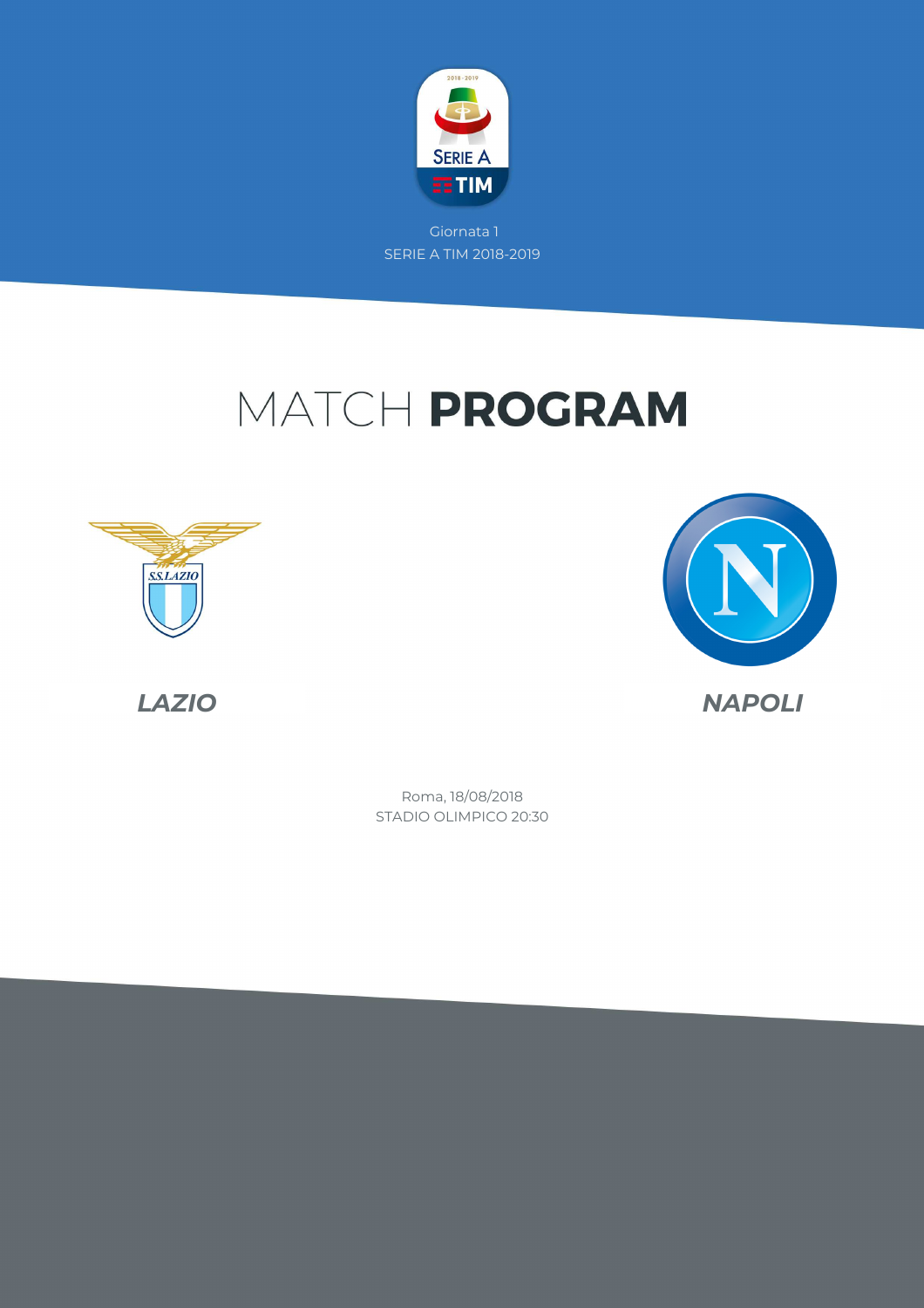# MATCH PROGRAM



**SERIE A ETIM** 

> LAZIO *vs* NAPOLI Roma, 18/08/2018

STADIO OLIMPICO 20:30



### *ULTIMI PRECEDENTI*

| 2017-18 24 \ G | <b>NAPOLI</b>                                                                        | <b>LAZIO</b>                                                                                       |         |
|----------------|--------------------------------------------------------------------------------------|----------------------------------------------------------------------------------------------------|---------|
| 10/02/2018     | 43'(1°T) J. CALLEJON, 9'(2°T)[A] WALLACE, 11'(2°T)<br>MARIO RUI. 28'(2°T) D. MERTENS | 3'(1 <sup>°</sup> T) S. DE VRIJ                                                                    | $4 - 7$ |
| 2017-18 5 \ G  | <b>LAZIO</b>                                                                         | <b>NAPOLI</b>                                                                                      |         |
| 20/09/2017     | 29'(1 <sup>°</sup> T) S. DE VRIJ                                                     | 9'(2°T) K. KOULIBALY, 11'(2°T) J. CALLEJON, 14'(2°T) D.<br>MERTENS, 47'(2 <sup>°</sup> T) JORGINHO | $7 - 4$ |
| 2016-1731^C    | <b>LAZIO</b>                                                                         | <b>NAPOLI</b>                                                                                      |         |
| 09/04/2017     |                                                                                      | 25'(1°T) J. CALLEJON, 6'(2°T) L. INSIGNE, 47'(2°T) L.<br><b>INSIGNE</b>                            | $0 - 3$ |
| 2016-1712^C    | <b>NAPOLI</b>                                                                        | <b>LAZIO</b>                                                                                       |         |
| 05/11/2016     | 7'(2°T) M. HAMSIK                                                                    | 9'(2°T) K. BALDE'                                                                                  | $7 - 7$ |
| 2015-16 23 \ G | <b>LAZIO</b>                                                                         | <b>NAPOLI</b>                                                                                      |         |
| 03/02/2016     |                                                                                      | 24'(1°T) G. HIGUAIN, 27'(1°T) J. CALLEJON                                                          | $0 - 2$ |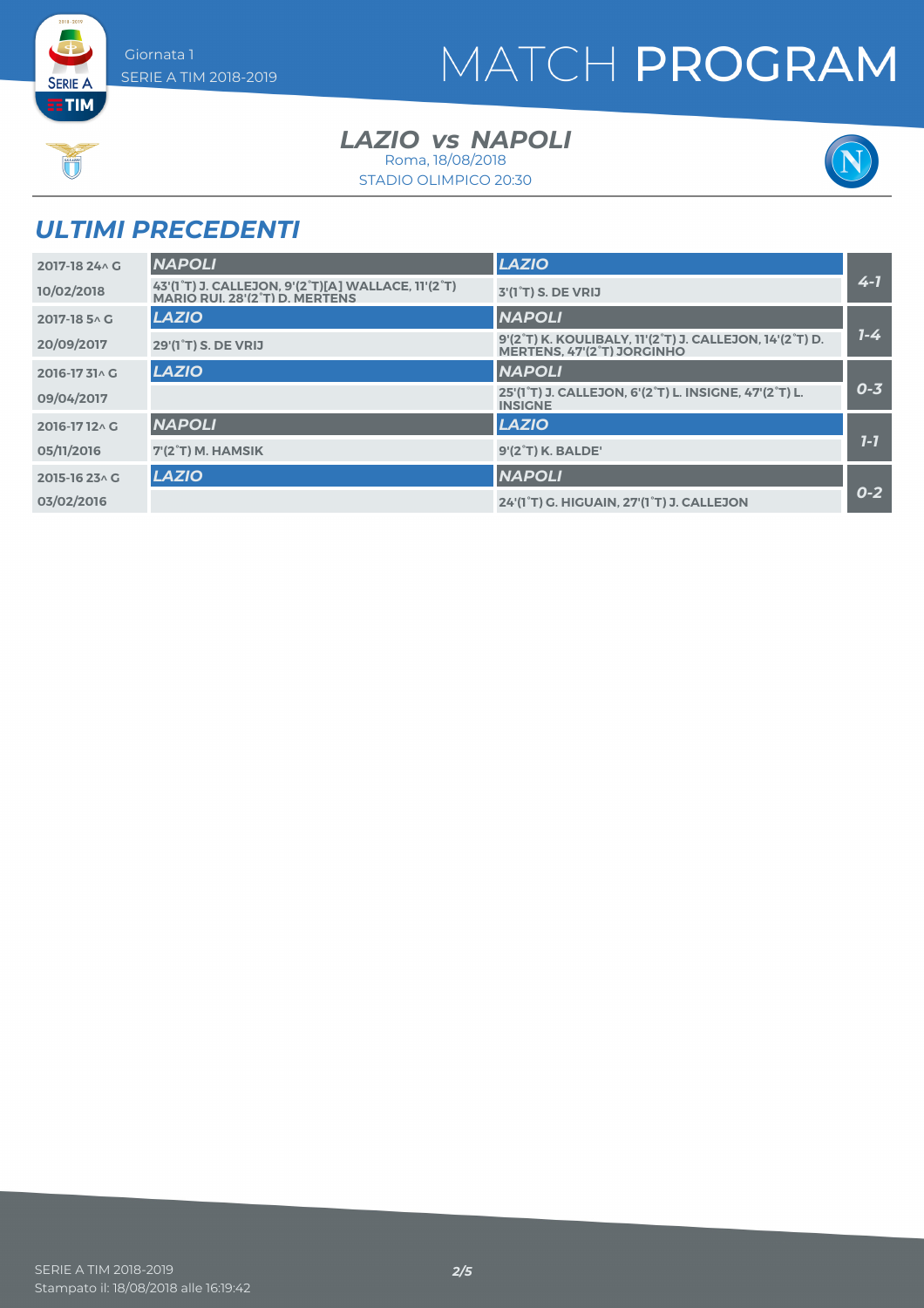

**SERIE A ETIM** 

 $rac{1}{\sqrt{1-\frac{1}{2}}\sqrt{1-\frac{1}{2}}\sqrt{1-\frac{1}{2}}\sqrt{1-\frac{1}{2}}\sqrt{1-\frac{1}{2}}\sqrt{1-\frac{1}{2}}\sqrt{1-\frac{1}{2}}\sqrt{1-\frac{1}{2}}\sqrt{1-\frac{1}{2}}\sqrt{1-\frac{1}{2}}\sqrt{1-\frac{1}{2}}\sqrt{1-\frac{1}{2}}\sqrt{1-\frac{1}{2}}\sqrt{1-\frac{1}{2}}\sqrt{1-\frac{1}{2}}\sqrt{1-\frac{1}{2}}\sqrt{1-\frac{1}{2}}\sqrt{1-\frac{1}{2}}\sqrt{1-\frac{1}{2}}\sqrt{1-\frac{$ 

## MATCH PROGRAM

#### LAZIO *vs* NAPOLI Roma, 18/08/2018

STADIO OLIMPICO 20:30



### *ROSA DELLE SQUADRE*

| <b>LAZIO</b>                               | PRES. A          | <b>GOL A</b>     | <b>GOL 2018-19</b> | PRES. 2018-19    | MIN. 2018-19     |
|--------------------------------------------|------------------|------------------|--------------------|------------------|------------------|
| <b>PORTIERI</b>                            |                  |                  |                    |                  |                  |
| <b>1 THOMAS STRAKOSHA</b>                  | 59               | 75               | $\boldsymbol{O}$   | $\boldsymbol{O}$ | 0                |
| <b>23 GUIDO GUERRIERI</b>                  | $\boldsymbol{O}$ | $\boldsymbol{O}$ | $\boldsymbol{O}$   | $\boldsymbol{O}$ | $\boldsymbol{O}$ |
| <b>24 SILVIO PROTO</b>                     | $\boldsymbol{O}$ | $\boldsymbol{0}$ | $\boldsymbol{o}$   | $\boldsymbol{O}$ | O                |
| <b>31 MARIUS ADAMONIS</b>                  | $\boldsymbol{O}$ | $\boldsymbol{O}$ | $\boldsymbol{O}$   | $\boldsymbol{O}$ | $\boldsymbol{o}$ |
| <b>DIFENSORI</b>                           |                  |                  |                    |                  |                  |
| 3 LUIZ FELIPE                              | 78               | 0                | $\boldsymbol{O}$   | $\boldsymbol{O}$ | $\boldsymbol{o}$ |
| <b>5 JORDAN LUKAKU</b>                     | 46               | $\overline{I}$   | $\boldsymbol{O}$   | $\boldsymbol{O}$ | $\boldsymbol{O}$ |
| 8 DUSAN BASTA                              | 200              | <b>70</b>        | $\boldsymbol{o}$   | $\boldsymbol{O}$ | 0                |
| <b>13 WALLACE</b>                          | 38               | $\mathbf{7}$     | $\boldsymbol{O}$   | $\boldsymbol{0}$ | $\boldsymbol{o}$ |
| <b>14 RIZA DURMISI</b>                     | $\boldsymbol{O}$ | $\boldsymbol{0}$ | $\boldsymbol{o}$   | $\boldsymbol{O}$ | 0                |
| <b>BASTOS</b><br>15                        | 32               | 4                | $\boldsymbol{O}$   | $\boldsymbol{o}$ | $\boldsymbol{O}$ |
| <b>MARTIN CACERES</b><br>22                | 97               | 8                | $\boldsymbol{o}$   | $\boldsymbol{O}$ | 0                |
| <b>26 STEFAN RADU</b>                      | 250              | 4                | $\boldsymbol{O}$   | $\boldsymbol{O}$ | O                |
| <b>33 FRANCESCO ACERBI</b>                 | 187              | 12               | $\boldsymbol{o}$   | $\boldsymbol{O}$ | 0                |
| <b>48 LORENZO FILIPPINI</b>                | $\boldsymbol{0}$ | $\boldsymbol{O}$ | $\boldsymbol{O}$   | $\boldsymbol{0}$ | $\boldsymbol{o}$ |
| <b>CENTROCAMPISTI</b>                      |                  |                  |                    |                  |                  |
| <b>4 GIL PATRIC</b>                        | 39               | O                | $\boldsymbol{0}$   | $\pmb{o}$        | $\boldsymbol{o}$ |
| <b>6 LUCAS LEIVA</b>                       | 36               | $\overline{2}$   | $\boldsymbol{O}$   | $\boldsymbol{0}$ | O                |
| <b>7 VALON BERISHA</b>                     | $\boldsymbol{0}$ | O                | $\boldsymbol{o}$   | $\boldsymbol{O}$ | 0                |
| <b>11 JOAQUIN CORREA</b>                   | 31               | 3                | $\boldsymbol{O}$   | $\boldsymbol{0}$ | $\boldsymbol{O}$ |
| <b>16 MARCO PAROLO</b>                     | 270              | 39               | $\boldsymbol{o}$   | $\boldsymbol{O}$ | 0                |
| <b>19 SENAD LULIC</b>                      | 211              | 24               | $\boldsymbol{O}$   | $\boldsymbol{0}$ | 0                |
| <b>SERGEJ MILINKOVIC-SAVIC</b><br>21       | 94               | 17               | $\boldsymbol{o}$   | $\boldsymbol{O}$ | 0                |
| 25 MILAN BADELJ                            | <b>108</b>       | 6                | $\boldsymbol{O}$   | $\boldsymbol{O}$ | $\boldsymbol{o}$ |
| 28 JOSEPH MINALA                           | 3                | 0                | $\boldsymbol{o}$   | $\boldsymbol{O}$ | 0                |
| <b>32 DANILO CATALDI</b>                   | 89               | 3                | $\boldsymbol{O}$   | $\boldsymbol{O}$ | 0                |
| <b>66 BRUNO JORDAO</b>                     | $\boldsymbol{O}$ | 0                | $\boldsymbol{o}$   | $\boldsymbol{O}$ | 0                |
| <b>77 ADAM MARUSIC</b>                     | 32               | 3                | $\boldsymbol{O}$   | $\boldsymbol{O}$ | $\boldsymbol{O}$ |
| <b>DAVIDE DI GENNARO</b><br>88             | 59               | 3                | $\boldsymbol{o}$   | $\boldsymbol{o}$ | O                |
| <b>96 ALESSANDRO MURGIA</b>                | 30               | $\overline{2}$   | $\boldsymbol{O}$   | $\boldsymbol{O}$ | 0                |
| <b>ATTACCANTI</b>                          |                  |                  |                    |                  |                  |
| <b>9 ALESSANDRO ROSSI</b>                  | 3                | 0                | $\boldsymbol{o}$   | $\boldsymbol{O}$ | 0                |
| <b>10 LUIS ALBERTO</b>                     | 43               | 12               | $\pmb{o}$          | $\boldsymbol{o}$ | $\boldsymbol{o}$ |
| <b>17 CIRO IMMOBILE</b>                    | 152              | 84               | O                  | $\boldsymbol{O}$ | O                |
| <b>20 FELIPE CAICEDO</b>                   | 22               | $\overline{3}$   | $\boldsymbol{o}$   | $\boldsymbol{O}$ | $\boldsymbol{o}$ |
| <b>30 PEDRO NETO</b>                       | $\pmb{o}$        | 0                | 0                  | $\pmb{o}$        | O                |
| <b>STAFF TECNICO</b>                       |                  |                  |                    |                  |                  |
| <b>Allenatore</b><br><b>SIMONE INZAGHI</b> |                  |                  |                    |                  |                  |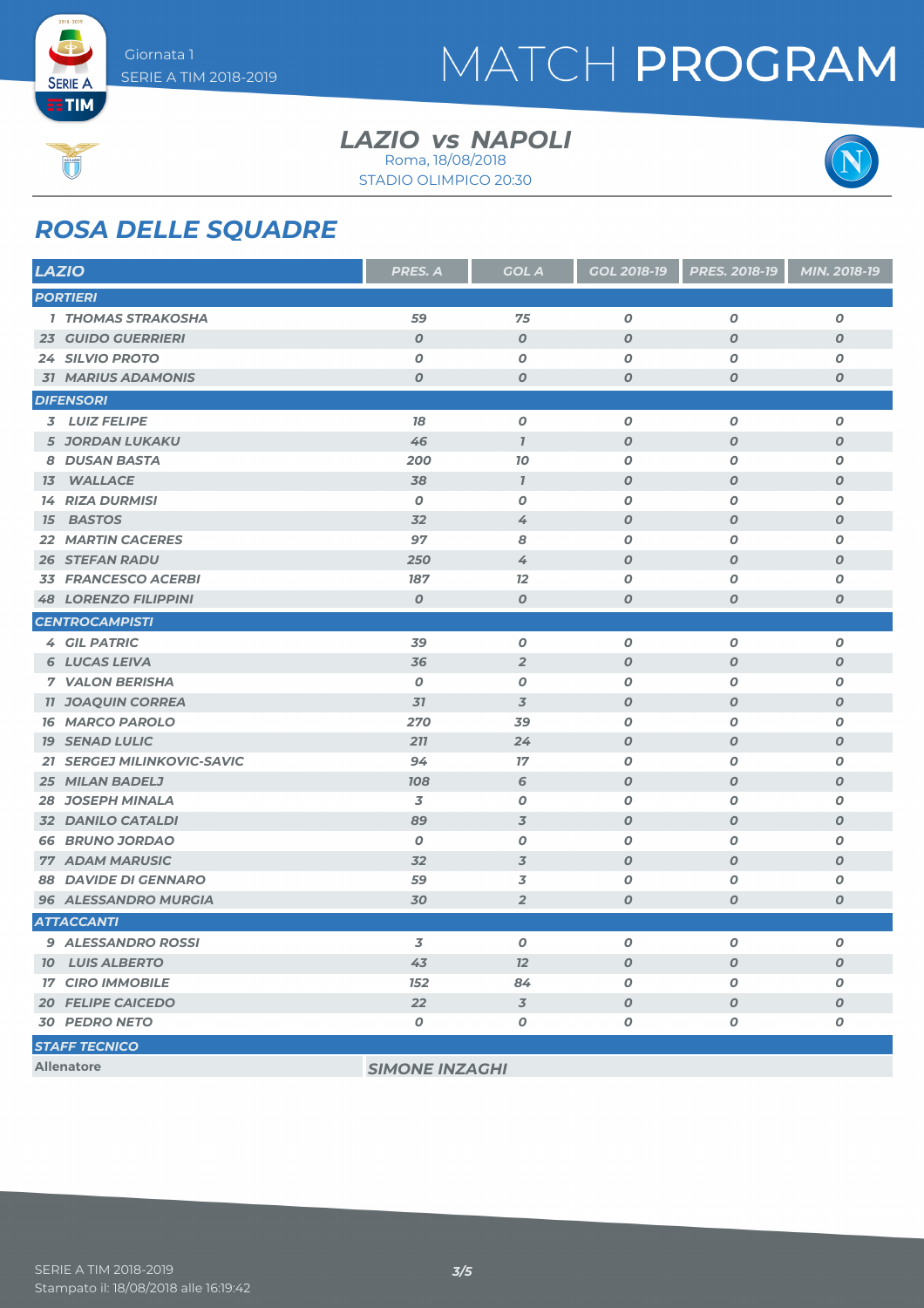**SERIE A ETIM** 

Ú

# MATCH PROGRAM

#### LAZIO *vs* NAPOLI Roma, 18/08/2018

STADIO OLIMPICO 20:30



| <b>NAPOLI</b>                | <b>PRES. A</b>         | <b>GOL A</b>     | GOL 2018-19      | PRES. 2018-19    | MIN. 2018-19     |
|------------------------------|------------------------|------------------|------------------|------------------|------------------|
| <b>PORTIERI</b>              |                        |                  |                  |                  |                  |
| <b>1 ALEX MERET</b>          | 1 <sub>3</sub>         | 76               | $\boldsymbol{O}$ | $\boldsymbol{O}$ | $\boldsymbol{0}$ |
| <b>12 NIKITA CONTINI</b>     | $\boldsymbol{O}$       | $\boldsymbol{O}$ | $\boldsymbol{O}$ | $\boldsymbol{O}$ | $\boldsymbol{O}$ |
| <b>25 DAVID OSPINA</b>       | $\boldsymbol{O}$       | $\boldsymbol{O}$ | $\boldsymbol{O}$ | $\boldsymbol{O}$ | 0                |
| <b>27 ORESTIS KARNEZIS</b>   | <b>108</b>             | 156              | $\boldsymbol{O}$ | $\boldsymbol{O}$ | $\boldsymbol{O}$ |
| <b>DIFENSORI</b>             |                        |                  |                  |                  |                  |
| 2 KEVIN MALCUIT              | $\boldsymbol{0}$       | $\boldsymbol{O}$ | 0                | O                | $\boldsymbol{0}$ |
| <b>6 MARIO RUI</b>           | <b>100</b>             | $\overline{2}$   | $\boldsymbol{O}$ | $\boldsymbol{O}$ | $\boldsymbol{O}$ |
| <b>13 SEBASTIANO LUPERTO</b> | $\mathbf{7}$           | $\boldsymbol{O}$ | 0                | $\boldsymbol{O}$ | $\boldsymbol{0}$ |
| <b>19 NIKOLA MAKSIMOVIC</b>  | 76                     | $\mathbf{7}$     | $\boldsymbol{O}$ | $\boldsymbol{O}$ | $\boldsymbol{0}$ |
| <b>21 VLAD CHIRICHES</b>     | 29                     | 3                | 0                | O                | $\boldsymbol{0}$ |
| 23 ELSEID HYSAJ              | 143                    | $\boldsymbol{O}$ | $\boldsymbol{O}$ | $\boldsymbol{O}$ | $\boldsymbol{O}$ |
| <b>26 KALIDOU KOULIBALY</b>  | 123                    | 8                | 0                | O                | O                |
| <b>31 FAOUZI GHOULAM</b>     | <b>110</b>             | $\overline{2}$   | $\boldsymbol{O}$ | $\boldsymbol{O}$ | $\boldsymbol{0}$ |
| <b>33 RAUL ALBIOL</b>        | <b>160</b>             | 5                | O                | O                | O                |
| <b>CENTROCAMPISTI</b>        |                        |                  |                  |                  |                  |
| 5 ALLAN                      | 206                    | 9                | 0                | O                | $\boldsymbol{0}$ |
| <b>FABIAN RUIZ</b><br>8      | $\boldsymbol{0}$       | $\boldsymbol{O}$ | $\boldsymbol{O}$ | $\boldsymbol{O}$ | $\boldsymbol{O}$ |
| <b>17 MAREK HAMSIK</b>       | 396                    | <b>100</b>       | O                | $\boldsymbol{O}$ | 0                |
| <b>20 PIOTR ZIELINSKI</b>    | 154                    | 14               | $\boldsymbol{O}$ | $\boldsymbol{O}$ | $\boldsymbol{O}$ |
| <b>30 MARKO ROG</b>          | 43                     | $\mathbf{7}$     | $\boldsymbol{O}$ | $\boldsymbol{O}$ | 0                |
| <b>42 AMADOU DIAWARA</b>     | 70                     | $\mathbf{I}$     | $\boldsymbol{0}$ | $\boldsymbol{O}$ | $\boldsymbol{0}$ |
| 95 VINICIUS                  | $\boldsymbol{0}$       | $\boldsymbol{o}$ | 0                | O                | 0                |
| <b>ATTACCANTI</b>            |                        |                  |                  |                  |                  |
| 7 JOSE' CALLEJON             | 188                    | 57               | $\boldsymbol{O}$ | O                | $\boldsymbol{0}$ |
| <b>9 SIMONE VERDI</b>        | <b>100</b>             | 20               | $\boldsymbol{O}$ | $\boldsymbol{O}$ | $\boldsymbol{0}$ |
| <b>11 ADAM OUNAS</b>         | $\overline{7}$         | 0                | O                | O                | 0                |
| <b>14 DRIES MERTENS</b>      | <b>170</b>             | 68               | $\boldsymbol{O}$ | $\boldsymbol{O}$ | $\boldsymbol{0}$ |
| <b>24 LORENZO INSIGNE</b>    | 205                    | 48               | 0                | O                | 0                |
| <b>34 AMIN YOUNES</b>        | $\boldsymbol{O}$       | $\boldsymbol{0}$ | $\boldsymbol{O}$ | $\boldsymbol{O}$ | $\boldsymbol{0}$ |
| <b>99 ARKADIUSZ MILIK</b>    | 32                     | 10               | O                | O                | O                |
| <b>STAFF TECNICO</b>         |                        |                  |                  |                  |                  |
| <b>Allenatore</b>            | <b>CARLO ANCELOTTI</b> |                  |                  |                  |                  |